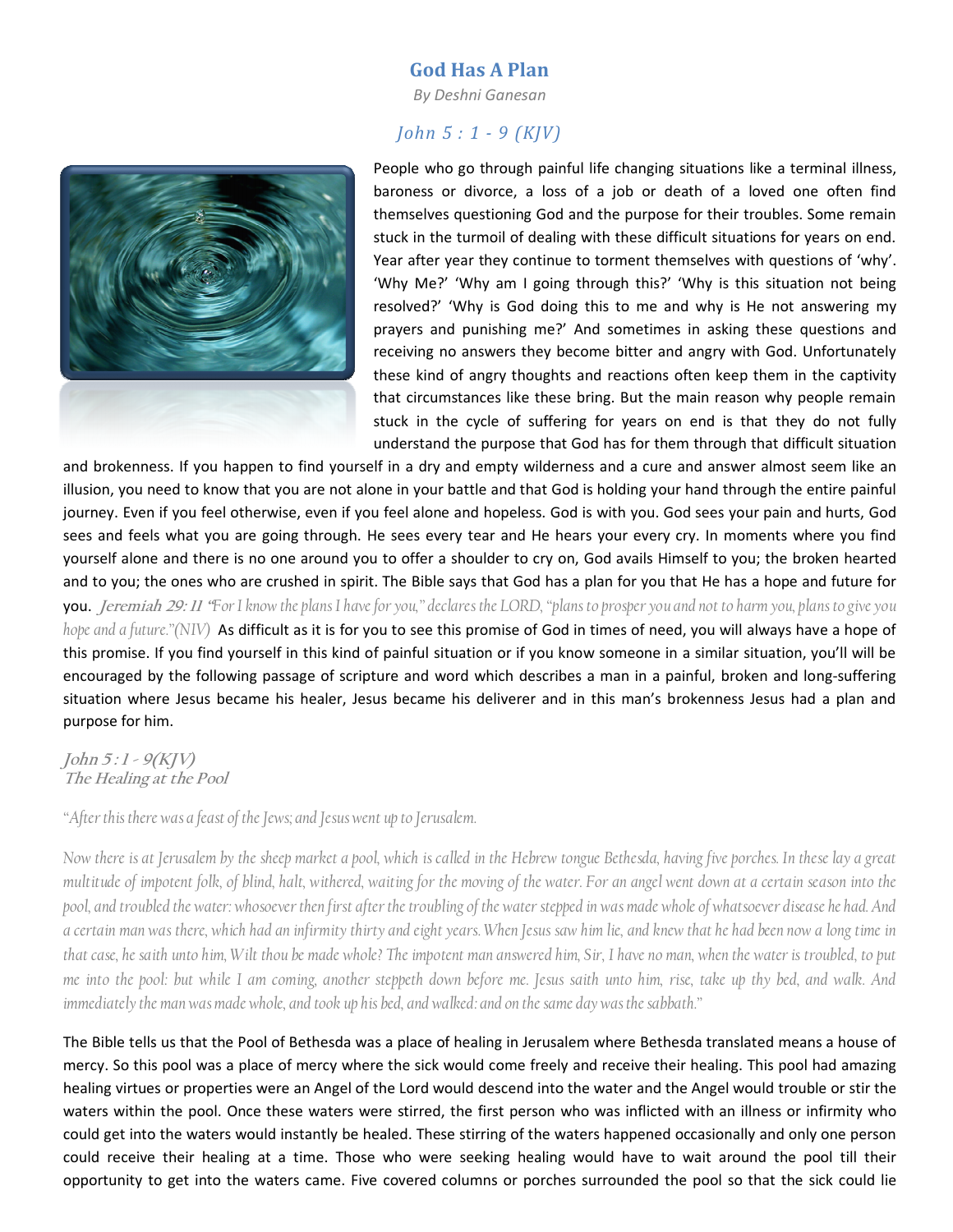down and wait for the stirring of the waters. So as you can imagine this 'house of Mercy' was a place where those who were sick and unwell came together and waited to get better, it was almost like a hospital with the immersing of the sick into the water within the pool as their medicine. This portion of scripture tells us that Jesus came into Jerusalem for the Feast of the Passover and on this occasion one of the first places he visits was the Pool of Bethesda. The first place that Jesus goes to was a hospital, a place where He could find those who were sick, hurt and in deep pain and Jesus went directly to those who would have needed Him the most.

While at the pool Jesus comes across a man who had been inflicted by a disease for 38 years. This disease had caused a disability of half this man's body and this man now found himself in a physical condition that did not allow him to move around freely, so his most basic of needs would have been physically painful and mentally upsetting as he would have had to rely on others to help him do activities that in his normal state would have been easy and effortless to complete. A basic need like eating or getting around suddenly became painful and difficult for him and a burden to others. The sad part of this man's condition was that he had been inflicted with this disability for 38 years. For 38 years this man found himself waiting beside the pool for his turn to enter into the healing waters. The joy and anticipation that he was going to be the next hopeful one to receive the healing of the stirred waters were year after year met with disappointment and frustration of losing the chance of receiving his deliverance by another hopeful, who would push their way past him. Every time this man would see the waters stirred, his heart would leap for joy that he was finally going to be set free of this disability. But as another person inflicted with disease and illness would push past him, his heart would sink to a new low. This man found himself alone at the pool, with no one willing to help him into the waters. And so he remained for 38 years. What a painful and hurtful place to be in. What a hopeless and empty situation. A situation that was so bleak with no hope of a proper and full life.

Jesus notices this man and goes to him and Jesus then asks the man, "Do you want to get well?" (NIV) What a strange question for Jesus to have asked this man. The fact that he was at the side of the pool surely meant that he wanted to be healed. But what Jesus was doing was stirring this man's faith and was giving him an anticipation and hope that he could receive his healing from a source other than the waters. But this man misunderstood what Jesus was saying to him. He didn't see nor did he understand that Jesus was the actual source of the healing he was looking for through the waters. He assumed that Jesus was willing to help him into the pool when the Angel stirred the waters again. So instead the man pleads his case and enforces the troubles he was facing with the situation. The impression that the man gives us is that even though someone else always beat him to the pool, he was not resentful and bitter towards them. All he wanted was for someone to help him into the pool. His focus was the pool; his focus was the healing within the water. He had enough faith to know that if he got into the water he will be healed. But he totally missed the greatest physician standing right before him.

Jesus then gives this man a command. He tells him to get up and pick up his bed and walk. When Jesus commanded the man to get up and walk, Jesus presented him with a choice. By doing this Jesus was testing this man to see if he had the faith to stand and actually be willing to walk and Jesus was testing to see how desperate this man was to get his healing. Sometimes when people experience problems that affect their bodies or financial situations or when people go through a time of bereavement they remain in the feeling of hopelessness and despair and refuse to pull themselves together because they actually prefer to remain in that situation. They become content, idle and actually prefer the state of comfort that they find themselves in, where others are always helping and supporting them. Their reliance and dependence are on those around them rather than on God and on themselves. When Jesus spoke to the man at the pool of Bethesda, Jesus was testing him to see if he had the same thoughts of being comfortable in his situation. But after 38 years of suffering with this condition the man chose to listen to the word that Jesus gave him and he got up. And when he stood up the word that Jesus spoke over this man became life. The words that Jesus spoke over this man broke every curse over him. The words that Jesus spoke broke bondages over this man's body. The words that Jesus spoke set this man totally free of the captivity that he was found in for 38 years. Hallelujah! The man picked up his bed and walked. The man was set free to go to his family; he was set free to live a normal life again. He was set free so that he could now rely on one other than God and himself.

Something marvelous was revealed at the moment of this man's deliverance. The moment and instant that this man took that step of faith and walked, as soon as the curse over his life was broken. At that very moment God turned his mourning into dancing, at that instant God had turned his sorrow into joy. The moment that had happened, God sent this man into a